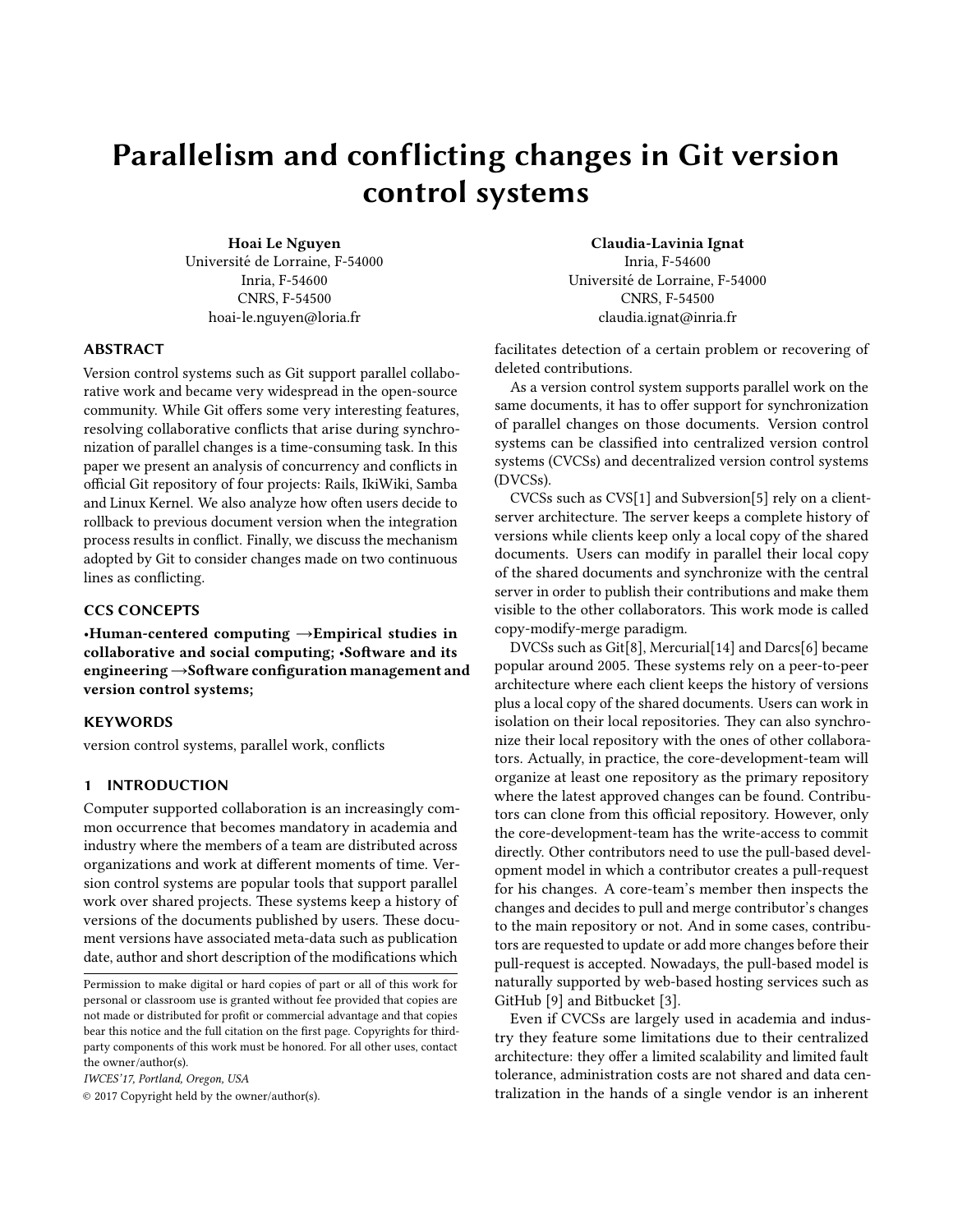threat to privacy. On the other side, DVCSs overcome these limitations of centralized architectures. Their peer-to-peer architecture allows them supporting a large number of users and tolerating faults. Each user keeps a copy of the history and decides with whom to share it without storing it on a central server. These features made DVCSs widely used in the domain of open software development where projects have often a large number of contributors. Parallelism of activities is very important for supporting collaboration, but merging different parallel contributions might require a significant period of time which can alter the productivity gain.

Our objective is to study the parallelism of activities in a DVCS such as Git[\[8\]](#page-5-2). In Git, users can synchronize their changes with other users working in parallel with them. In this process, a merge is performed between local changes and remote changes. If concurrent changes refer to the same file, we say that these changes are conflicting. Conflicts on a file can be automatically resolved or they need user intervention for their resolution. We call the former category automatically resolved conflicts and the latter category unresolved conflicts. If conflicting changes refer to to different non-adjacent lines of the file, the conflict is automatically resolved by the system. If, on the contrary, conflicting changes refer to the same or adjacent lines of the file, the conflict cannot be automatically resolved and the user has to manually resolve it. Unresolved conflicts also occur if a file is renamed and modified/deleted concurrently, if it is modified and deleted concurrently, if it is renamed concurrently by two users, if a user renames a file with the same name as another user gives to a concurrently created file and if two users concurrently add two files with the same name.

Understanding how often conflicts happen and how users resolve conflicts can help proposing a merging mechanism that minimizes conflicts that users have to manually resolve.

The rest of the paper is organized as follows. In Section 2 we explain briefly related works. Section 3 presents our measurements of conflicts during merge process. Section 4 discusses about some limitations of analyzing Git repositories. Section 5 gives some concluding remarks.

### 2 RELATED WORK

In this section we present some studies on parallelism of changes performed in version control systems.

The user study presented in [\[16\]](#page-5-7) reports on conflict resolution experiences with the optimistic file system Ficus. Conflicts were classified into update/update, remove/update and naming conflicts. Update/update conflicts appear when two concurrent updates are performed on the same file. Re $move/update$  conflicts appear when an update of a file and the removing of that file were performed concurrently. A naming conflict occurs when two files are independently created

with the same name. The study found out that only about 0.0035% of all updates made to non-directory files resulted in conflicts and among them less than one third could not be resolved automatically. Authors mentioned that conflicts that cannot be resolved automatically are any update/update concurrent changes on source code or text files as they have arbitrary semantics and therefore require user intervention. Note that in contrast to the definition of conflicts used in [\[16\]](#page-5-7), in the terminology of version control systems two updates done on the same file (source code or textual) lead to non-automatically resolved conflicts only if the updates refer to the same line in the file. All update/remove conflicts required human intervention and about 0.018% of all naming conflicts led to name conflicts which have to be resolved by humans.

In [\[15\]](#page-5-8), the authors presented a study about parallel changes in the context of a large software development organization and project. The study analyses the complete change and quality history of a subsystem of the Lucent Technologies' 5ESS over a period of 12 years. Each set of change requests representing all or part of a solution to a problem was recorded by the system. When a change from this set was made on a file, the system kept track of the lines added, edited or deleted. This set of changes composes a delta. It was found that 12.5% of all deltas were made to the same file by different developers within a day. 3% of all these deltas made within a day by different developers physically overlap. However, interference of these deltas is analyzed over a quite large period of time (1 day) and not all these deltas are performed concurrently.

In [\[19\]](#page-5-9) authors investigated four large open-source projects (GCC, JBOSS, JEDIT and PYTHON) and found that in CVS the integration rate is very low (between 0.26% and 0.54%), and the *conflict rate* is between 23% and 47%. They indicated that the parallel changes within single files (integration) are rare and have small impact to the development process. However, they frequently affect the same location and can not be integrated automatically by CVS.

Only few studies analysed parallel changes and conflicts for projects developed using DVCSs. In [\[4\]](#page-5-10), authors studied the conflict rate of textual conflicts in terms of change-sets for nine open-source projects using Git repositories. They found that the average conflict rate was 16%. Note that change-sets in Git are commits that refer to the whole project whereas change-sets in CVS are per file.

However, no study analysed in detail textual conflicts in DVCSs and how people resolve these conflicts.

# 3 MEASUREMENTS

In order to measure the level of parallelism and the proportion of conflicting modifications in DVCSs, we adopted an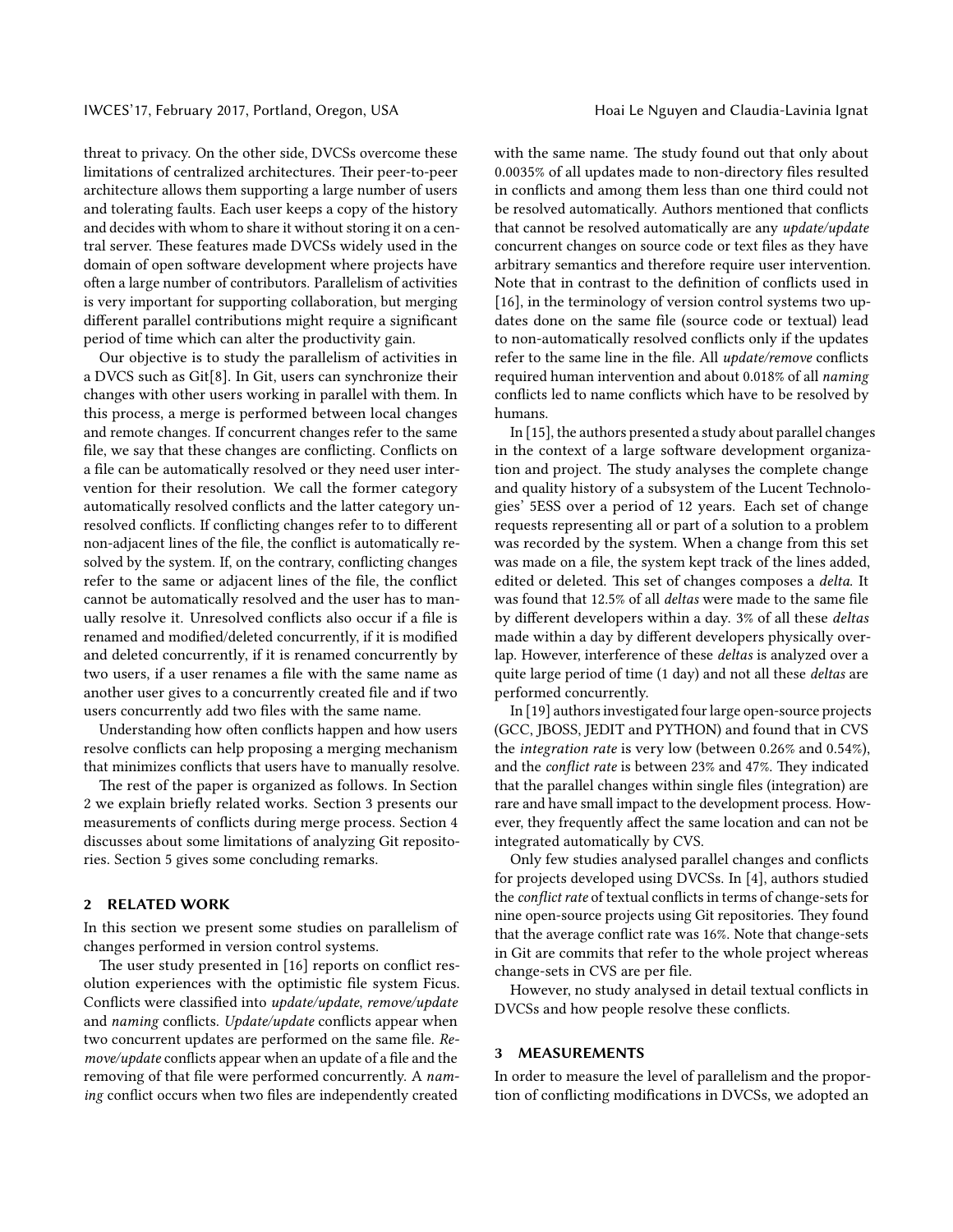experimental methodology where we analyzed the corpus of four large open-source projects developed using Git:

- Ruby on Rails [\[17\]](#page-5-11) is a web framework, with integrated support for unit, functional, and integration testing. We analysed version 5.0.0.alpha of the Rails.
- IkiWiki [\[11\]](#page-5-12) is a wiki software system that compiles wiki pages into HTML pages for publication. We analysed IkiWiki version 3.0.
- **Samba** [\[18\]](#page-5-13) is an implementation of networking protocols to share files and printers between Unix computers and Windows computers. We analysed Samba 3.0.x.
- Linux Kernel [\[13\]](#page-5-14) is an implementation of a Unixlike computer operating system kernel. We analysed version 4.x of the Linux kernel.

Beside the large size and the popularity of these projects, they are representative for the different software development pull-based [\[10\]](#page-5-15) models that they adopt. Rails projects uses pull-request model which is naturally supported by GitHub [\[9\]](#page-5-5). Contributors will fork (clone) from the official GitHub repository and contribute via GitHub's pull-requests. IkiWiki looks like a private repository where contributors send their patches to Josey Hess, the main developer of the project. Samba uses a shared repository among registered contributors. It uses an auto-build system for code-review process. Contributors need to join a technical mailing-list before contributing. Linux Kernel uses a pull-based model via mailing-list. Contributors need to send their patches to the appropriate subsystem maintainer's mailing-list in charge of the different parts of the project.

Table [1](#page-2-0) presents some details about these projects: the period of their development (until 05-October-2015), the number of commits, the number of contributors (authors), the number of created files during the lifetime of the project and the number of existing files on 05-October-2015. Note that if a file is moved during the lifetime of the project from a place to another, we counted it as a new created file.

<span id="page-2-0"></span>

| Project<br>name | Period<br>(days) | No. of<br>commits | No. of<br>authors | No. of<br>created files | No. of<br>existing files |
|-----------------|------------------|-------------------|-------------------|-------------------------|--------------------------|
| Rails           | 3.967            | 19.375            | 3,422             | 10,272                  | 2,984                    |
| IkiWiki         | 3.496            | 53,625            | 982               | 4,610                   | 3,362                    |
| Samba           | 7.094            | 100,301           | 386               | 33,626                  | 7,582                    |
| Kernel          | 5.132            | 547,515           | 14,395            | 90,173                  | 51,567                   |

Table 1: Open source projects developed using Git

In contrast to CVCSs, Git does not support the centralized logging feature of all user activities. The best overview of user activities is provided by the commit history (including

merges) from the primary repository. To identify concurrences and conflicts in each project, we created a shadow repository and recursively re-integrated developer's changes into this repository. In other words, by means of Python scripts, we re-played all merges that were performed during the development period of each project.

#### Concurrency and conflicts on files

We first determined the files modified concurrently and then the ones that had unresolved conflicts. Similar to [\[19\]](#page-5-9) we computed the integration rate and conflict rate as provided in Table [2.](#page-2-1) Integration rate represents the proportion of concurrently modified files over all modified files. Conflict rate is calculated by the proportion of files which have unresolved conflicts over concurrently modified files.

<span id="page-2-1"></span>

| Project<br>name | Modified files | Integration<br>rate | Unresolved<br>conflict rate |
|-----------------|----------------|---------------------|-----------------------------|
| Rails           | 117,960        | 4.04%               | 16.26%                      |
| IkiWiki         | 37.327         | 1.08%               | 50.50%                      |
| Samba           | 306.182        | 0.68%               | 87.84%                      |
| Kernel          | 1.278.247      | 10.99%              | 4.86%                       |

| Table 2: Concurrency and conflicts on files |  |  |  |  |
|---------------------------------------------|--|--|--|--|
|---------------------------------------------|--|--|--|--|

We can notice that Kernel and Rails projects have larger integration rate than IkiWiki and Samba. For instance, integration rate in Kernel project is 10 times larger than IkiWiki and 16 times larger than Samba. This can be explained by the large size of Kernel project. In contrast with the integration rate, Rails and Kernel have smaller conflict rates than IkiWiki (50.50%) and Samba (87.84%). We do know that Rails is a large project using advantages of GitHub, which supports pull-based model naturally. GitHub interface allows not only the author of a pull-request and the reviewer but also other contributors and core-team members to discuss about that pull-request and its issues. It brings a big advantage of sharing collaborators knowledge to solve problems during integration. In case of Linux Kernel, it uses pull-based model via mailing list with a list of subsystem maintainers. It also has a list of delegated servers, such as linux-next, where commits are tested before they are pushed to primary repository [\[7\]](#page-5-16). On the other side, Samba uses shared repositories among contributors and IkiWiki is maintained as a private repository by Josey Hess. Nowadays, all of them provide a list of Todo tasks and a list of Bugs where contributors can focus their work to avoid conflicting integration.

The lack of a central server that holds a reference copy of the project introduces more parallelism between user versions allowing them to diverge more in DVCSs than in CVCSs. For instance, Kernel, Rails, IkiWiki and Samba projects developed in Git have significantly higher integration rate (22,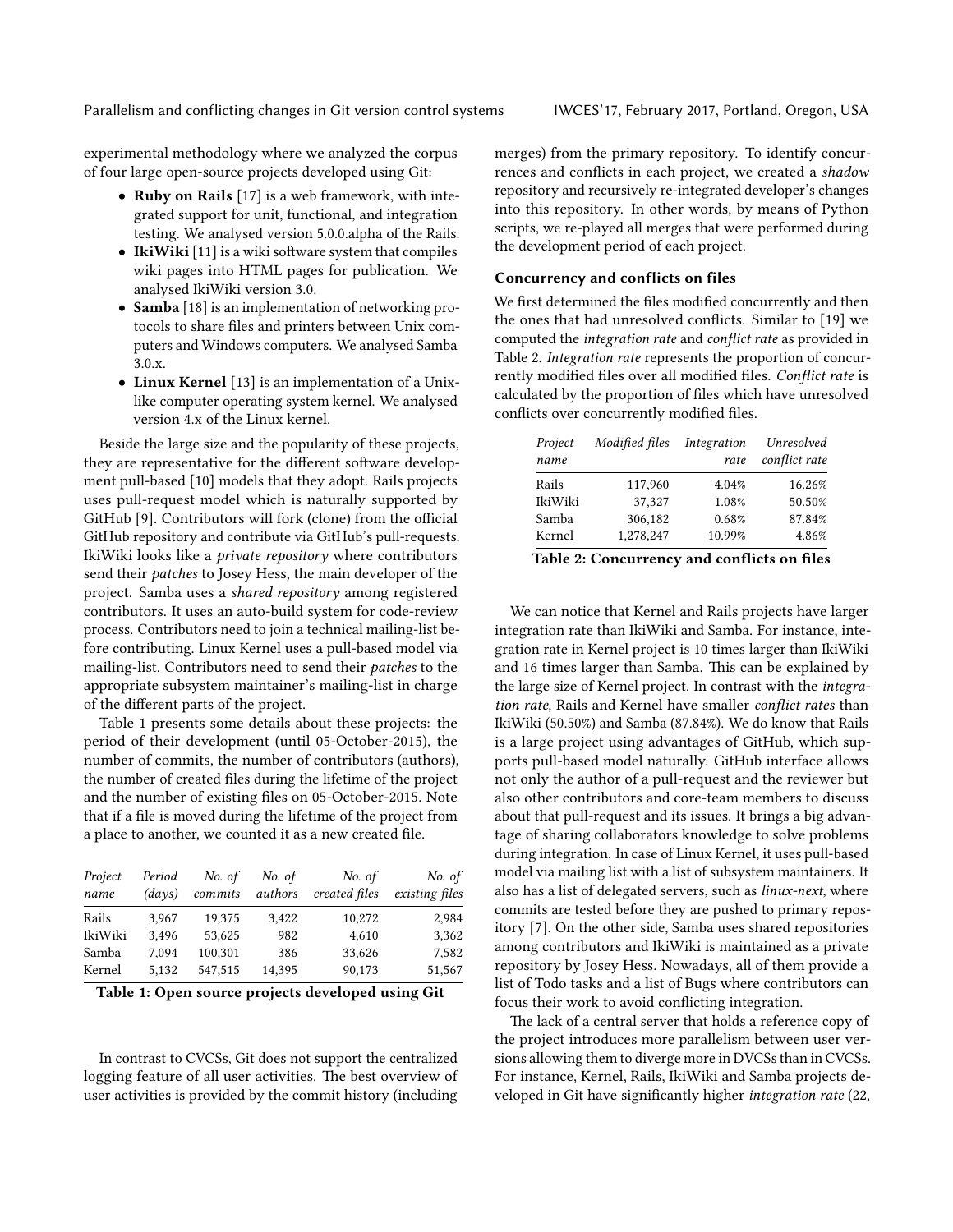IWCES'17, February 2017, Portland, Oregon, USA Hoai Le Nguyen and Claudia-Lavinia Ignat

8, 2 and 1.5 times respectively) than projects in CVS analysed in [\[19\]](#page-5-9). However, the higher integration rate does not result into higher conflict rate. For instance, Kernel and Rails have 5 and 1.5 times respectively lower *conflict rate* than projects in CVS whereas Samba and IkiWiki have almost 2 times higher conflict rate. The conflict rate in Git's projects depends on collaboration process management.

# Conflict resolution

Several files can be in conflict during a merge. We counted the total number of merges performed during the lifetime of the project and the number of merges that leaded to un-resolved conflicts. Table [3](#page-3-0) gathers these results for all the projects analyzed. When a merge is not resolved automatically by Git, users need to resolve it manually. A user can decide to rollback to a previous version. We provide also the rollback rate, i.e the number of times user uses rollback action over all the merges that contain unresolved conflicts. The rollback rate is lower in Kernel and Rails compared to IkiWiki and Samba.

<span id="page-3-0"></span>

| Project | No. of | Unresolved    | Rollback |
|---------|--------|---------------|----------|
| name    | merges | conflict rate | rate     |
| Rails   | 9,728  | 4.34%         | 1.66%    |
| IkiWiki | 1.037  | 7.52%         | 5.13%    |
| Samba   | 1.281  | 10.07%        | 6.98%    |
| Kernel  | 38.961 | 9.11%         | 0.70%    |

Table 3: Frequencies of conflicting merges

In practice, after a successful merge, users build and test the merging results. A successful merge can result in buildfailed or test-failed. In order to be considered as a successful integration, a successful textual merge needs to be built and tested successfully also. Otherwise, it is considered as higher-order conflicts [\[4\]](#page-5-10). To detect these conflicts, we have to build using provided project build-scripts and test using provided test-sets every successful merge. We did not measure these types of conflicts as not all projects provided test-sets.

We provided in Table [4](#page-3-1) a more detailed analysis of the rollback action in which we find rollback actions in all merges, not only the ones that contain textual-conflicts. Level represents the number of following commits after a merge when the rollback actions happen. Figure [1](#page-3-2) illustrates levels of rollback in which branch  $B2$  is merged to branch  $B1$ . The merge result is M0 and C1, C2, C3 are the following commits after the merge.

Normally, if a user decides to rollback, he can use the 'git revert' command to rollback the merging. The 'git revert  $SHA-1-B1'$  usually creates a new commit after the merging commit (i.e commit C1 has the same SHA-1 hash with B1).

<span id="page-3-2"></span>

Figure 1: Levels of rollback action

<span id="page-3-1"></span>

| Project |       |                | Level Level Level Level Level |                          |   |
|---------|-------|----------------|-------------------------------|--------------------------|---|
| name    |       |                |                               |                          | 4 |
| Rails   | 3,217 | 36             | 2                             | $_{0}$                   | 0 |
| IkiWiki | 39    | 13             |                               |                          | 0 |
| Samba   | 260   | $\mathfrak{D}$ | 0                             | 0                        | 0 |
| Kernel  | 2.016 |                | $_{0}$                        | $\theta$                 | 0 |
|         |       |                |                               | $\overline{\phantom{a}}$ |   |

Table 4: Rollback action after merging

We assigned level=1 to this case. However, in the most of the cases, users don't want to create new commits. Users can use a set of commands to rollback without creating a new commit such as 'git checkout SHA-1-B1; git reset -soft HEAD; git commit -amend' that will rollback M0 to B1 version (i.e commit M0 has the same SHA-1 hash with B1). We assigned  $level=0$  to this case. Note that, in practice, when merging a contributor's work to the main repository, the core-team members can use 'git merge -s ours' to chose the main-line version as the default result when conflicts happen or use 'git merge –no-commit' to test the merging results and manually fix the conflicts before committing them. Furthermore, the rollback actions can happen in the next one, two or three commits. We assigned level=1, level=2, level=3 to these cases. In our measurements, we limit level to four. In fact, we could not find any rollback actions after three commits from the merging result.

Table [4](#page-3-1) shows that Rails (33.46% ) and Samba (20.45%) have much more rollback actions than IkiWiki(5.21%) and Kernel(5.18%).

#### Adjacent-line conflicts

Git considers that concurrent modifications of two continuous lines as being in conflict (called adjacent-line conflicts). Figure [2](#page-4-0) illustrates an example of adjacent line conflict. User at site-1 makes changes on line 1 and user at site-2 makes changes on line 2. They then merge their work and Git generates a CONFLICT(content). In our hypothesis, this is not a content conflict because these changes are made on two different lines. Git should merge them successfully by applying changes from both sites. To test our hypothesis, we analysed all content conflicts in the four projects to detect all adjacent-line conflicts. We then analysed the adjacent-line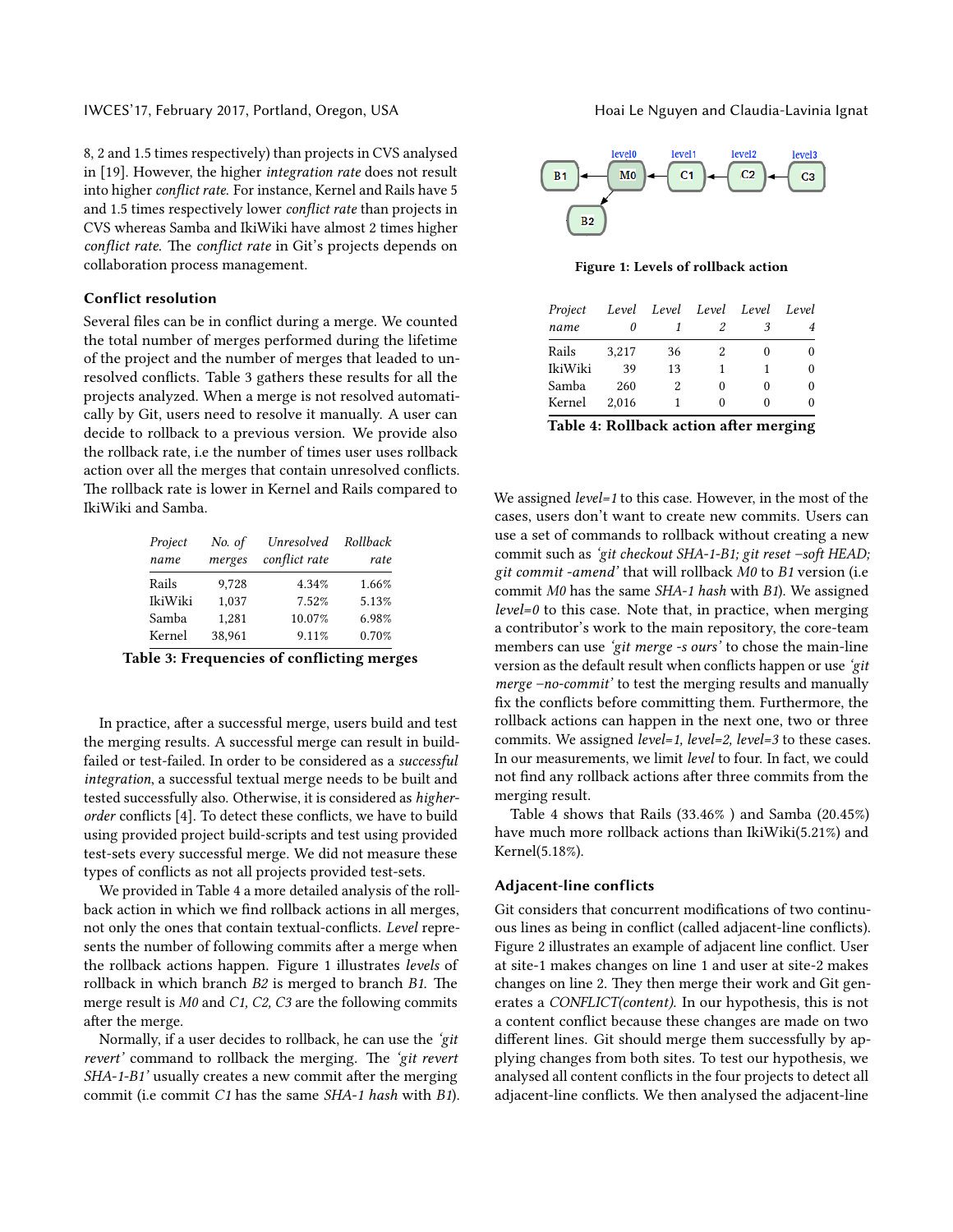<span id="page-4-0"></span>Parallelism and conflicting changes in Git version control systems IWCES'17, February 2017, Portland, Oregon, USA



Figure 2: Adjacent-line conflict

conflicts's resolutions that had been manually fixed by the authors to see if they use both changes solution or not. The algorithm for checking adjacent-line is described briefly as below:

```
for each merge in [list_of_merges]:
if is content conflict(merge):
```

```
list diff files = git diff3 tool(merge)
```

```
for each diff file in list diff files:
```

```
process(diff_file,merge)
```
In our algorithm, we used git diff (in diff3 format) to generate the merge-matrix in which each column presents the difference between one site and the original. Figure [3](#page-4-1) illustrates how the merge-matrix is built by marking changed line as 'X' and unchanged line as 'Y'. After building the merge-matrix for each *content conflict*, we used adjacent-line patterns in figure [4](#page-4-2) to detect adjacent-line conflicts. Each pattern is compared with two continuous lines. If the first line is changed by only one site and the second line is changed by only another side, it's adjacent-line case.

<span id="page-4-1"></span>

Figure 3: Merge matrix

Noted that in figure [4,](#page-4-2) only patterns in group  $(1)$  are considered as adjacent-line patterns. Group (2) presents four patterns which include adjacent-line conflict and also normal content conflict. In the first two patterns of this group, when

<span id="page-4-3"></span>

| Project<br>name | Adjacent-line<br>conflicts | Applying<br>both changes | Applying<br>one change | <i>Other</i><br>cases |
|-----------------|----------------------------|--------------------------|------------------------|-----------------------|
| Rails           | 80                         | 46                       | 28                     |                       |
| IkiWiki         |                            | 3                        |                        |                       |
| Samba           | 41                         | 10                       | 23                     |                       |

Kernel 367 312 51 4 Table 5: Adjacent line conflicts and resolutions

analyzing the first line, we get a normal content conflict. In the last two patterns, when analyzing the second line, we get a both normal conflict. In our analysis, we considered only in adjacent-line conflicts which do not include normal content conflict.

<span id="page-4-2"></span>

Figure 4: Adjacent-line patterns

The results are presented in Table [5](#page-4-3) with number of adjacentline conflicts and their resolutions. There are three resolutions that we found from the merging results: applying both changes, applying change from one site only (either from site-1 or site-2) and other cases in which no changes are applied. The proportions of applying both sites are 24.39% in Samba , 57.5% in Rails, 75% in IkiWiki and 85.01% in Linux Kernel. More details in how users resolve content conflicts, we do the same analysis with normal content conflict. Table [6](#page-5-17) presents the results of normal-content conflicts in comparison to adjacent-line conflicts. As Svn (CVCS) and Darc (DVCS) can merge changes in adjacent lines successfully, it's significant to propose that Git should not consider change in adjacent lines as conflict.

### 4 DISCUSSION

There's very little data on conflicts in the domain of version control systems. Zimmermann [\[19\]](#page-5-9) (Cvs), Brun [\[4\]](#page-5-10) (Git) and Kasi [\[12\]](#page-5-18) (GitHub) are all we could find that analyze about this work.

Beside,DVCSs do not have centralized logging servers. The history maybe lost or modified by the repository owner